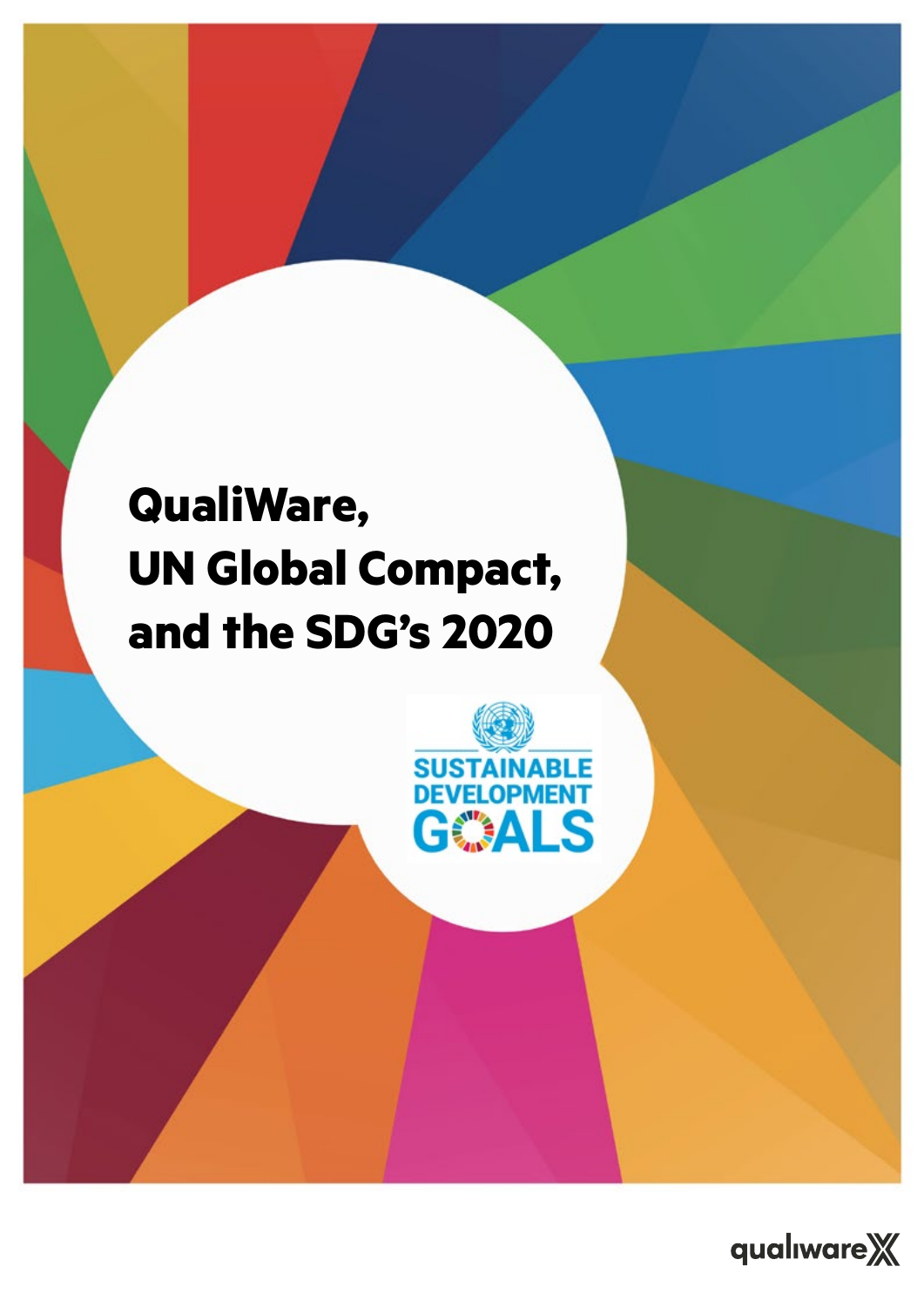Inspired by the 4 UN Global Compact main categories (Human Rights, Labour, Environment, Anti-Corruption) and the 10 underlying principles, QualiWare aim to be a small building block in the big picture.

*"In 2020, QualiWare ApS started working on the 10 principles defined in the UN Global Compact.*

*In the years to come, work will continue focusing on the 4 overall areas, with the goals and actions mentioned in the report.*

*2020 was a year where we had to learn, define, and determine QualiWare's focus areas within the UN Global Compact.* 

*2021 will also be educational, but with a strong focus on future activities."*

> Kuno Brodersen Co-Founder | CEO QualiWare

We handle all activities, focus areas, and improvements to bring us closer to our set goals in our own software, QualiWare X.